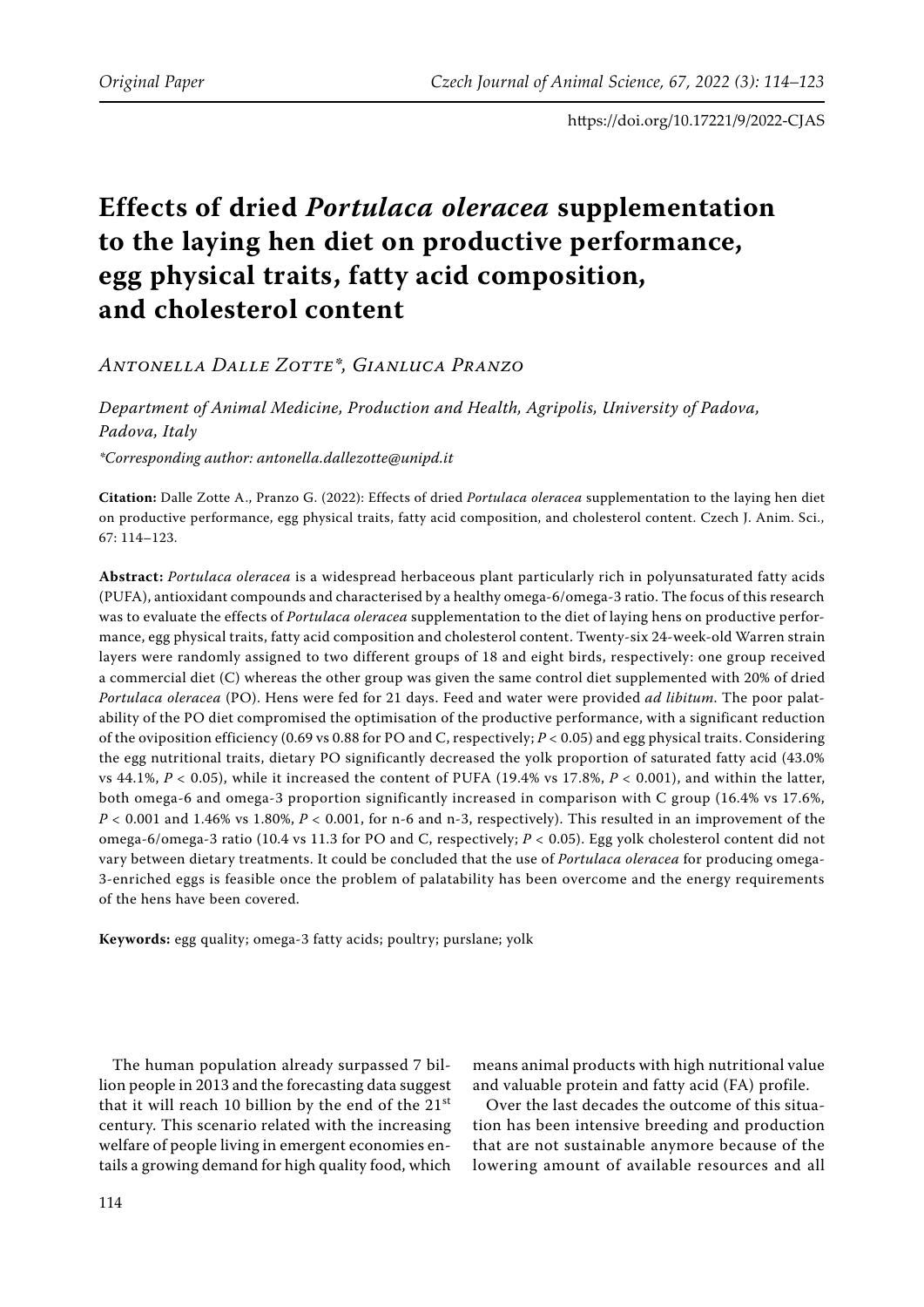the environment-related issues ([Yan et al. 2021](#page-9-0)). A clear example of a limited resource that has been exploited in the last years is the ocean fish stock, especially because of its amino acid composition, vitamins and high content of long-chain polyunsaturated fatty acids (PUFA) that have a lot of beneficial effects on human health, such as preventing coronary and heart diseases in adults and promoting the correct brain development of children amongst all ([Ashraf et al. 2020](#page-8-0)). Besides that, fish by-products such as fish oil and fish meal are widely used for farmed animal feeding to increase the quality of animal products for human consumption as it happens in the egg laying poultry farming.

Given this scenario, the main concern is to find alternative, sustainable and valuable feeding sources in order to partly avoid the consumption of Earth's finite resources without affecting the food quality and properties. Throughout the last years in the egg laying poultry farming, different attempts have been made to modify egg chemical composition, especially regarding omega-3 (n-3) PUFA content, exploiting the hen ability to impart the diet characteristics to the eggs they produce.

Omega-3 PUFA are essential for human growth, health and disease prevention, nevertheless they cannot be synthesised by the human organism and their consumption through the diet is generally low among people, thus it is necessary to find different ways of increasing their level in animal food products. Not enough, it is broadly acknowledged that the omega-6/omega-3 (n-6/n-3) PUFA ratio should be lower than four ([Simopoulos 2002\)](#page-8-1) and for this reason a source rich in n-3 is even more essential. Several authors fed to hens diets supplemented with different n-3 PUFA sources, such as linseed oil [\(Dalle Zotte et al. 2015\)](#page-8-2) and extruded *Camelina sativa* ([Kakani et al. 2012\)](#page-8-3), successfully improving fatty acid composition and n-6/n-3 PUFA ratio of the eggs without affecting egg production performance. Besides that, a higher n-3 PUFA content in the diet has beneficial effects on the health status of hens as well. Indeed, according to [Ebeid et al. \(2008\)](#page-8-4) and [Ebeid \(2011\)](#page-8-5), the increase of dietary n-3 PUFA improves the antioxidant status of the tissues, decreases the peroxidative reactions with a consequent beneficial effect on the hen immune system, both speeding up the antibody response and reducing inflammatory processes. In addition, it has also been proved that it hardly ever affects either the productive performance of hens or reproductive morphology parameters such as ovarian follicle, ovary, and oviduct size.

*Portulaca oleracea* has recently risen as one of the candidates to be a suitable source as an alternative feed in poultry farming. Commonly known as purslane, it is a green leaf plant widespread in warmer countries and it has a lot of beneficial effects due to its composition. Indeed, it is one of the richest plants in n-3 FA, in particular alpha-linolenic FA (18:3 n-3), the precursor of docosahexaenoic acid (22:6 n-3) and eicosapentaenoic acid (20:5 n-3). Furthermore, *Portulaca oleracea* provides antioxidant compounds like alpha-tocopherol, betacarotene and ascorbic acid, which are key factors to prevent cancer, cardiovascular and infective diseases. In addition, it has a lower cholesterol level compared to fish oils. Therefore, *Portulaca oleracea* could represent a valuable source as an alternative dietary supplement for laying hens by relying on the hen's ability to transfer the FA profile of their diet to the eggs they lay.

Few studies have been conducted to investigate *Portulaca oleracea* effectiveness on hen productive performance and egg quality traits providing it through different dietary formulations. [Nobakht](#page-8-6) [\(2014\)](#page-8-6) fed 65-week-old layers including up to 2% of *Portulaca oleracea* powder in the diet, instead [Evaris et al. \(2015\)](#page-8-7) added 10% and 20% of ground *Portulaca oleracea* to the commercial meal of 30-week-old laying hens, whereas [Moazedian and](#page-8-8) [Saemi \(2018\)](#page-8-8) provided the hens with four different inclusion levels of *Portulaca oleracea* seeds in the diet. All these studies highlighted the positive impact that *Portulaca oleracea* may have on both egg production and egg physicochemical parameters, shedding light on the potential that this plant could have on replacing conventional n-3 PUFA sources, improving the egg nutritional value and at the same time without affecting either the production or the layers' health status.

Thanks to years of balanced breeding, rusticity and resilience, together with a high egg nutritional value, have become the main qualities of the Warren strain hen, which presents an average live weight of 2 100 g, daily feed intake of 125 g, and lays eggs of about 62 g.

However, since the scarcity and heterogeneity of the data in the literature do not allow to clearly define the effectiveness of the use of *Portulaca oleracea* in layers, it is worth investigating. Therefore,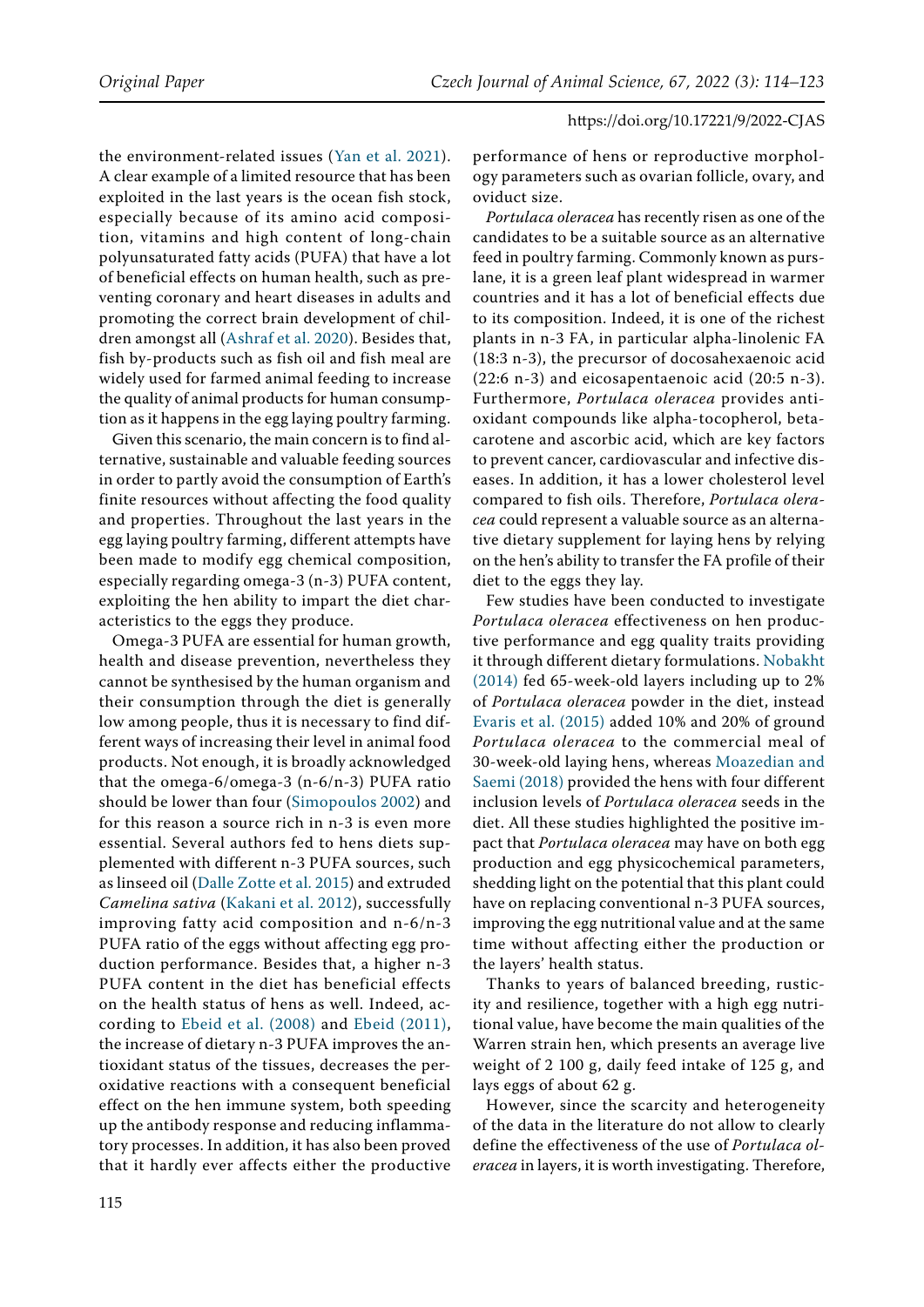the aim of this study was to evaluate the productive performance and some egg physicochemical traits, in particular fatty acid class composition and cholesterol content, of laying hens fed a diet supplemented with 20% of dried *Portulaca oleracea*.

# **MATERIAL AND METHODS**

## **Animals and diets**

The study was performed at the experimental farming facility of the University of Padova in Legnaro, Italy. Twenty-six Warren strain 24-week-old laying hens, coming from a single poultry house, were randomly distributed into two different groups of 18 and eight animals. Each treatment consisted of nine and four replicates for each group, respectively (two hens per cage). The larger group acted as the control batch and received a commercial diet (C), whereas the smaller one was fed the C diet supplemented with 20% of dried *Portulaca oleracea* (PO). The diets and water were provided *ad libitum* for 21 days, the light regime was 16 h of light followed by 8 h of dark throughout the entire experiment and the temperature ranged from 15 °C to 22 °C.

Due to the limited amount of available dried *Portulaca oleracea*, the authors preferred investigating the effects of such a high dietary inclusion rather than reducing the inclusion level with more hens, as the study aimed at increasing the omega-3 FA content in eggs. The experimental diets were offered for three weeks, which was considered a sufficient time to transfer dietary nutrients to the egg and to reach the equilibrium [\(Dalle Zotte et al. 2015](#page-8-2)).

All the layers were handled according to the principles set down by the European Commission Directive 86/609/EC with regard to the protection of animals used for experimental and other scientific purposes. For the present experiment, the approval of the Ethical Committee was not requested.

#### **Data collection and analyses**

The two diets were analysed for dry matter, crude protein, ether extract, N-free extract, fibre fractions [\(AOAC 1984](#page-8-10)) contents (Table 1), and for fatty acid profile (Table 2). The metabolisable energy content was calculated ([Sibbald 1984](#page-8-11)).

(as fed) Diets control *Portulaca oleracea* Inclusion level (%)  $-$  20.0 Moisture (%) 9.00 8.30 Crude protein 17.5 18.8 Ether extract 5.60 3.40 Ash 12.8 16.6 N-free extracts 51.2 46.8

Table 1. Chemical composition of the experimental diets

| N-free extracts           | 51.2  | 46.8  |
|---------------------------|-------|-------|
| NDF                       | 14.0  | 16.2  |
| ADF                       | 3.50  | 6.50  |
| ADL.                      | 0.34  | 1.89  |
| Calculated $ME^1$ (MJ/kg) | 12.87 | 11.04 |

ADF = acid detergent fibre; ADL = acid detergent lignin; ME = metabolisable energy; NDF = neutral detergent fibre 1 [Sibbald 1984](#page-8-11)

Fatty acids were extracted using a chloroform/ methanol mixture (2 : 1 vol/vol) as developed by [Folch et al. \(1957\)](#page-8-9). For each sample 20 mg of

Table 2. Fatty acid profile of experimental diets (%total fatty acid methyl esters)

|                                    | Diets        |                    |  |  |  |
|------------------------------------|--------------|--------------------|--|--|--|
|                                    | control      | Portulaca oleracea |  |  |  |
| Saturated fatty acids (SFA)        |              |                    |  |  |  |
| C12:0                              | 0.00         | 0.13               |  |  |  |
| C14:0                              | 1.57         | 1.26               |  |  |  |
| C16:0                              | 21.8         | 21.1               |  |  |  |
| C18:0                              | 10.1         | 5.70               |  |  |  |
| Monounsaturated fatty acids (MUFA) |              |                    |  |  |  |
| C16:1                              | 1.74         | 0.91               |  |  |  |
| $C18:1 n-9$                        | 24.3<br>32.6 |                    |  |  |  |
| Polyunsaturated fatty acids (PUFA) |              |                    |  |  |  |
| $C18:2 n-6$                        | 30.4         | 41.7               |  |  |  |
| $C18:3 n-3$                        | 1.87         | 4.77               |  |  |  |
| <b>Total SFA</b>                   | 33.4         | 28.2               |  |  |  |
| <b>Total MUFA</b>                  | 34.4         | 25.2               |  |  |  |
| <b>Total PUFA</b>                  | 32.2         | 46.5               |  |  |  |
| <b>Total UFA</b>                   | 66.6         | 71.7               |  |  |  |
| UFA/SFA                            | 1.99         | 2.54               |  |  |  |
| PUFA/SFA                           | 0.97         | 1.65               |  |  |  |
| n-6                                | 30.4         | 41.7               |  |  |  |
| $n-3$                              | 1.87         | 4.77               |  |  |  |
| $n-6/n-3$                          | 16.2         | 8.80               |  |  |  |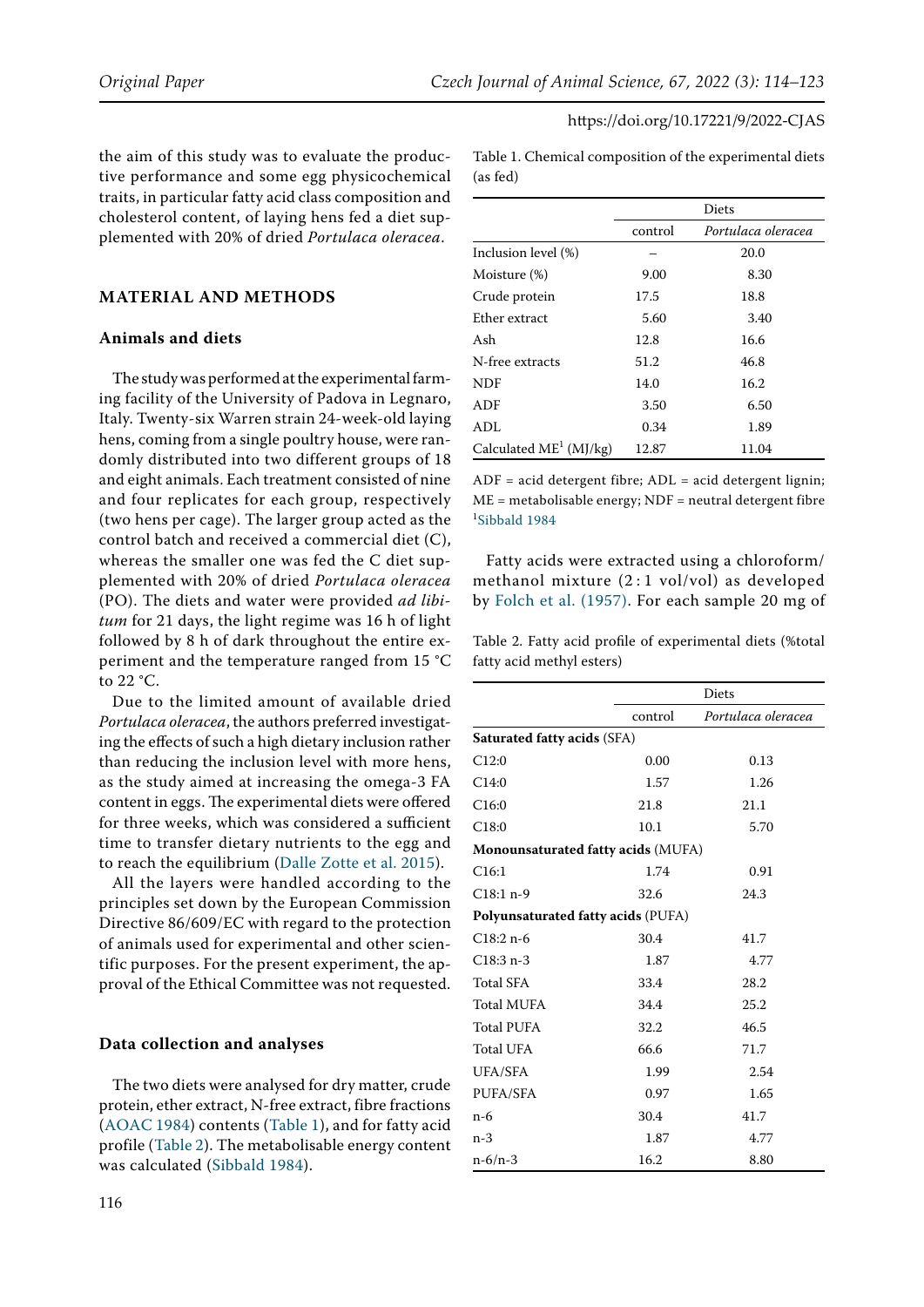fat were exposed to acid derivatisation with 2 ml of methanolic H2SO4, 10% vol/vol (Sigma-Aldrich, St. Louis, MO, USA) at 65 °C for 1 h and mixed. After dilution with deionised water, fatty acid methyl esters (FAME) were extracted using hexane and then separated and quantified using gas chromatography (Shimadzu GC17A, with a FID detector and an Omegawax 250 column 30 m × 0.25 mm × 0.25 µm; Shimadzu, Kyoto, Japan).

The eggs laid daily by hens on cage basis were collected, counted, and individually weighed to compute egg production. Egg production efficiency (oviposition) was calculated by dividing the number of eggs collected per cage by the number of days of collection. The hens of each experimental group were weighed at the beginning and at the end of the trial. Feed intake was calculated on cage basis weighing back uneaten feed before each feed supply. Feed conversion ratio was calculated dividing the overall feed intake by the overall egg production (g/g).

The eggs collected during the last week of the trial were used for both shell, yolk, albumen weights, and yolk and albumen pH and colour, the former measured in duplicate with a portable pH-meter (Piccolo, Hanna Instruments, Villafranca Padovana, Italy), the latter expressed as L\* (lightness), a\* (redness) and b\* (yellowness) according to the CIELab system ([CIE 1976](#page-8-12)) by using a Minolta CR300 chroma meter (Minolta, Osaka, Japan). The illuminant was D65, and an incidence angle of 0 was used. The values corresponded to the mean of two measurements per sample. Then, samples of yolks (of two eggs each) were used for the FA profile and cholesterol content determination.

The yolk FA profile was analysed as described above for the diet. Yolk cholesterol content was determined through high performance liquid chromatography (HPLC) and the method described by [Casiraghi et al. \(1994\).](#page-8-13) Samples of 500 mg were weighed and added 1 ml of mobile phase solution (7% isopropyl alcohol in n-hexane) and injected in the HPLC system (LC-10 ADVP, System Controller SCL 10VP; Shimadzu, Kyoto, Japan). The instrument was equipped with auto-injector SIL-10 ADVP, column mode Bondclone 10 µm Silica  $300 \times 3.9$  mm (Phenomenex, Torrance, CA, USA) and spectrophotometric detector LC 90 UV (Perkin Elmer, Waltham, MA, USA) at a 208 nm wavelength. Samples were injected at a volume of 20 µl at a speed of 0.7 ml/minute.

# **Statistical analysis**

Data on hen performance and production and egg quality traits were subjected to one-way analysis of variance using the ANOVA procedure ([SAS Institute 1990\)](#page-8-14), considering the effect of the two experimental diets. The least-square means were obtained using the Bonferroni test, and the significance was calculated at a 5% confidence level.

# **RESULTS AND DISCUSSION**

Daily feed intake (FI) was significantly (*P <* 0.001) lower in the PO group in comparison with the C one during the entire experimental period (Table 3). This parameter was found to be controversial in previous studies. [Evaris et al. \(2015\)](#page-8-7) and [Nobakht \(2014\)](#page-8-6) recorded an increase of the daily FI in hens fed a diet supplemented with 2% and 20% of *Portulaca oleracea*, respectively, whereas [Moazedian and Saemi \(2018\)](#page-8-8) and [Aydin](#page-8-15) [and Dogan \(2010\)](#page-8-15) did not find any change of FI when *Portulaca oleracea* was supplemented up to 25% and 2%, respectively. However, [Aydin and](#page-8-15) [Dogan \(2010\)](#page-8-15) noticed a significant decrease of the final body weight in the group of laying hens fed the diet with 2% of *Portulaca oleracea*, affirming that it should be considered a favourable aspect because it was correlated with an increase of the egg production.

[Evaris et al. \(2015\)](#page-8-7) clarified the difference in FI observed as related to the self-regulation in birds upon the diet energy level: the higher the energy, the lower the ingestion. Nevertheless, these affirmations did not match what was found out in the present study, as hens belonging to the PO treatment received a diet with lower metabolisable energy than the C group without increasing their daily feed intake. Even though some studies have already proved that increasing dietary n-3 PUFA content has no or little effect on feed intake [\(Zhang et al. 2020\)](#page-9-1), other research testing different dietary sources rich in n-3 PUFA to hens led to a decrease in feed intake and consequently of egg production efficiency ([Ebeid et al. 2008](#page-8-4)). A plausible explanation may be represented by the lower palatability of the diet due to PUFA oxidation. The high PUFA content indeed might have led to faster degradation of unsaturated fatty ac-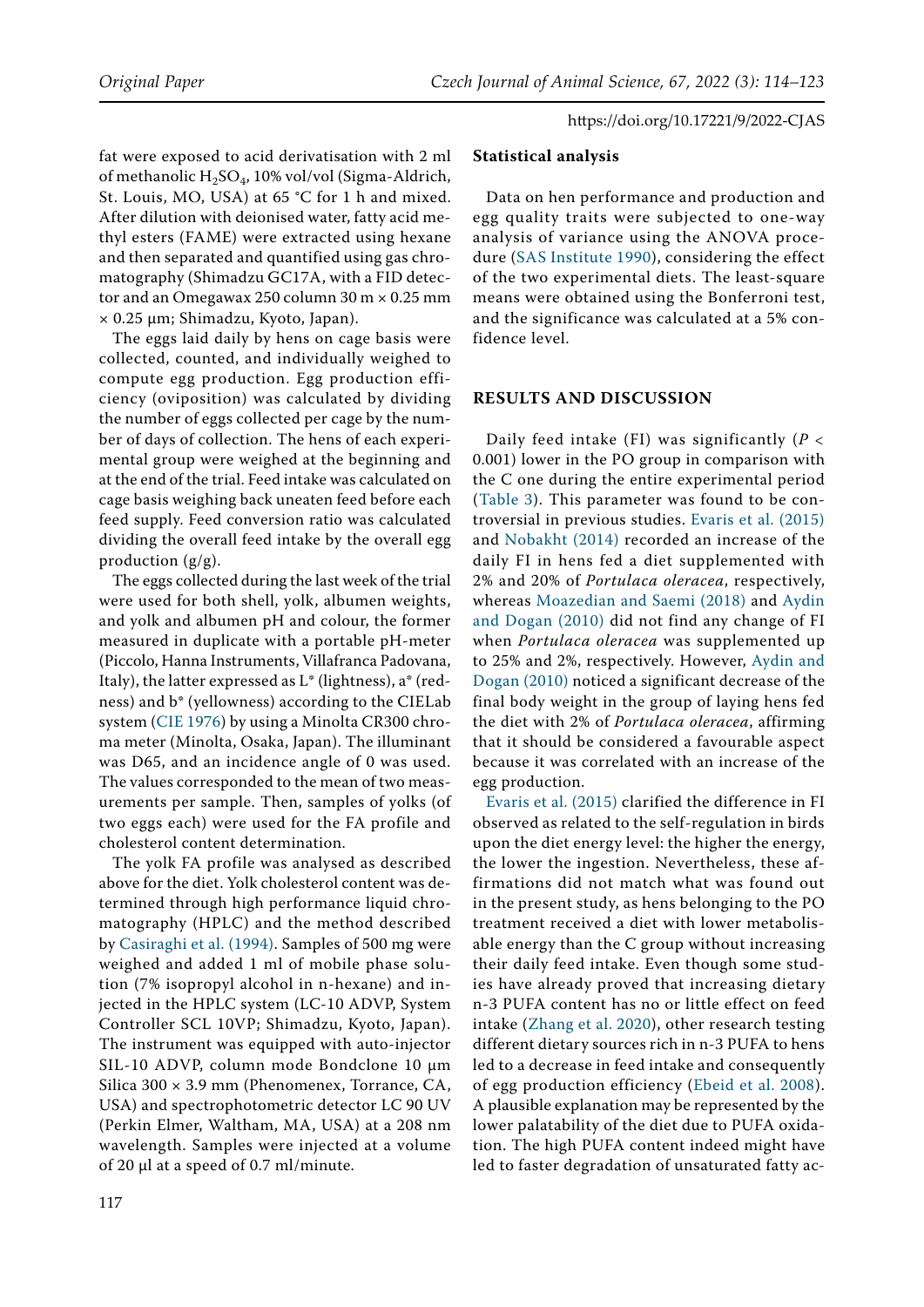| https://doi.org/10.17221/9/2022-CJAS |
|--------------------------------------|
|--------------------------------------|

|                                        | Diets   |                    |               |             |  |
|----------------------------------------|---------|--------------------|---------------|-------------|--|
|                                        | control | Portulaca oleracea | Significance  | <b>RMSE</b> |  |
| Hens $(n)$                             | 18      | 8                  |               |             |  |
| Initial body weight (g)                | 1866    | 1849               | ns            | 181         |  |
| Final body weight (g)                  | 1964    | 1838               | 華             | 144         |  |
| Feed intake (g/hen/day)                |         |                    |               |             |  |
| First week                             | 116.9   | 87.8               | ***           | 7.0         |  |
| Second week                            | 118.8   | 94.6               | $\pm$ $\pm$   | 9.5         |  |
| Third week                             | 117.6   | 106.0              | $\frac{1}{2}$ | 7.2         |  |
| Total                                  | 117.8   | 96.1               | ***           | 6.4         |  |
| Egg output/cage (2 hens/cage)          |         |                    |               |             |  |
| First week $(n)$                       | 13.6    | 10.5               | ns            | 2.8         |  |
| Second week $(n)$                      | 12.6    | 9.8                | ns            | 2.7         |  |
| Third week $(n)$                       | 12.6    | 10.0               | ns            | 2.1         |  |
| Total $(21 \text{ days}) (n)$          | 38.7    | 30.3               | 米             | 6.0         |  |
| Oviposition efficiency                 | 0.88    | 0.69               | $\frac{1}{2}$ | 0.14        |  |
| Egg weight (g)                         | 61.8    | 56.0               | $\pm$ $\pm$   | 2.2         |  |
| Overall egg weight/cage (g)            | 2388    | 1682               | $\pm$ $\pm$   | 332         |  |
| Egg mass/hen/day (g)                   | 54.3    | 38.2               | 杀杀            | 7.5         |  |
| Feed intake (g)                        | 4947    | 4 0 38             | ***           | 269         |  |
| Feed conversion ratio (kg feed/kg egg) | 2.09    | 2.50               | ns            | 0.36        |  |

Table 3. Performance and egg production of laying hens during 21 days of dietary treatment

ns = not significant; RMSE = root mean squared error

\**P <* 0.05; \*\**P <* 0.01; \*\*\**P <* 0.001

ids, producing off-flavour and rancid odours, thus reducing the hen diet acceptability [\(Ahmad et al.](#page-8-16)  [2012\)](#page-8-16). This hypothesis supports the behavioural observations that have been registered throughout the current study. As a matter of fact, hens were observed to peck trying to select portions of the meal that did not contain dried *Portulaca oleracea*. This selective behaviour might indicate the poor palatability of *Portulaca oleracea* and therefore explain why the feed intake dropped, and consequently the body weight of the hens of the PO group.

[Aydin and Dogan \(2010\)](#page-8-15) also enriched the diet with dried *Portulaca oleracea*, and found no difference in FI, even if the final body weight was significantly lower; a possible explanation could lie in the low inclusion level (2%) of dried *Portulaca oleracea*, which may not have altered the taste, and therefore not caused the selective pecking behaviour in birds, observed instead in the present study.

These findings may suggest that the inclusion level and physical form of *Portulaca oleracea* are key factors for palatability and therefore need to be considered for practical applications.

As regards egg production, all the traits considered (overall egg output and weight, oviposition efficiency, egg mass/hen/day, Table 3; egg constituent weights, Table 4) were found to be significantly lower in the PO group.

These results largely depend on the reduced FI of the hens receiving the PO diet, whereas the lower metabolisable energy (ME) concentration of the PO diet would have only minimally and indirectly affected egg production, since the ME range was within the limits of the thermostatic appetite control. Results in the literature on the dietary inclusion of *Portulaca oleracea* [\(Aydin and Dogan](#page-8-15) [2010](#page-8-15); [Nobakht 2014](#page-8-6); [Evaris et al. 2015\)](#page-8-7) or other n-3 PUFA sources ([Ahmad et al. 2012\)](#page-8-16) have shown that when the FI was not modified or was even increased, all the egg production parameters were not affected or increased, as the birds had a positive energy balance that allowed them to maximise their egg production performance. However,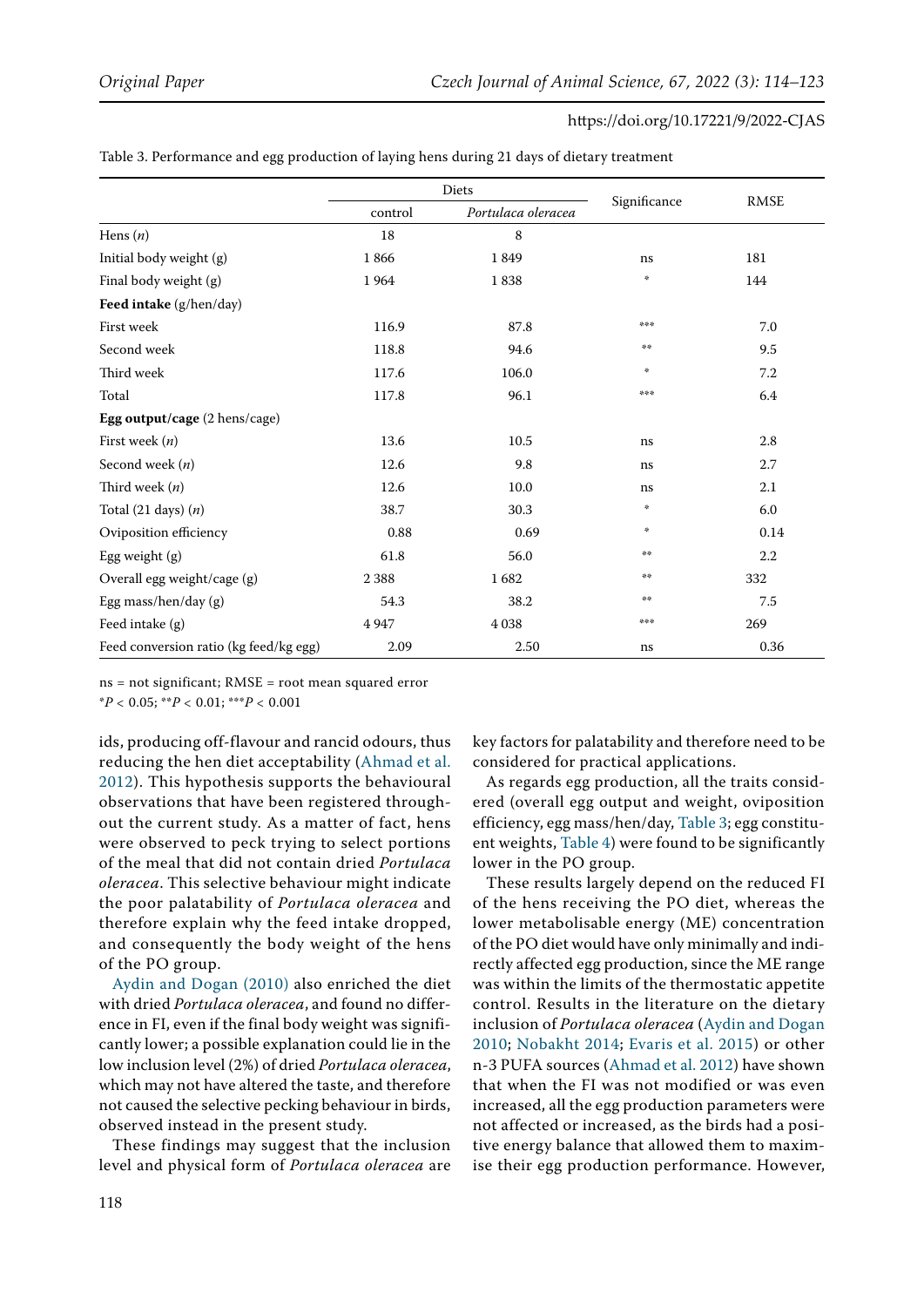|                  |         | Diets                 |                   |      |
|------------------|---------|-----------------------|-------------------|------|
| Diet             | control | Portulaca<br>oleracea | Significance RMSE |      |
| Eggs $(n)$       | 108     | 48                    |                   |      |
| Egg weight $(g)$ | 59.9    | 56.0                  | ***               | 5.1  |
| Shell weight (g) | 7.53    | 7.05                  | 崇景                | 0.87 |

Table 4. Egg measurements and pH of yolk and albumen

ns = not significant; RMSE = root mean squared error \**P <* 0.05; \*\**P <* 0.01; \*\*\**P <* 0.001

Yolk weight (g) 14.0 12.8 \*\* 2.1 Albumen weight (g) 38.3 36.1 \*\*\* 3.3 pH yolk 6.30 6.29 ns 0.18 pH albumen 8.97 9.09 \*\*\* 0.13

other studies showed that an increased amount of dietary PUFA sources such as linseed oil or sunflower seeds might lead to a decrease of egg production performance in comparison with laying hens fed a commercial diet ([Aguillon-Paez](#page-8-19)  [et al. 2020\)](#page-8-19). [Ahmad et al. 2012](#page-8-16) suggested that a different explanation from the lower diet palatability due to PUFA oxidation may be represented by antinutritional factors which are contained in the employed n-3 PUFA sources and could affect hen digestion and consequently nutrient absorption, being responsible for the decrease of yolk and consequently egg weight. As a matter of fact, they reported that these factors could alter protein metabolism and synthesis ultimately ending in a significant reduction of egg weight on a dose-dependent basis. In addition, they suggested that the egg and yolk weight reduction may have also been provoked by a decrease of triglycerides due to the increase of dietary n-3 PUFA that may have reduced the amount of lipids available for yolk formation.

Plenty of factors linked to increased dietary n-3 PUFA sources could affect either positively or negatively the hen production performance, thus it is worth investigating not only the most palatable shape of *Portulaca oleracea* but also both the part of the plant that contains the lowest amount of antinutritional factors ([Petropoulos](#page-8-20)  [et al. 2020\)](#page-8-20) and the maximum amount of dietary n-3 PUFA sources to minimize their impact on animals' performance.

Yolk pH showed no differences between dietary groups whereas albumen pH significantly increased in the PO group (8.97 vs 9.09 for C and PO, respec-

tively; *P <* 0.001; Table 4). The increase of albumen pH recorded in this study may indicate that the natural antioxidants provided to the hens through the diet did not play their role against lipid oxidation products in eggs ([Vlaicu et al. 2021\)](#page-9-2), possibly because they were quantitatively insufficient, again due to the reduced FI. This could be the plausible reason, since in the study of [Kartikasari et al.](#page-8-17) [\(2017\)](#page-8-17) no differences were observed in albumen pH between the control diet and diets containing *Portulaca oleracea*.

Yolk lightness and yellowness, as well as albumen yellowness significantly (*P <* 0.001) decreased in the PO group in comparison with the C group (Table 5). However, a recent study of [Kartikasari](#page-8-18) [et al. \(2020\)](#page-8-18) found an increase of yolk colour intensity when 8% of *Portulaca oleracea* powder was supplemented in the hen diet. Indeed, *Portulaca oleracea* is a plant rich in beta-carotene and xanthophylls that could enhance the yolk lightness and yellowness, nevertheless its inclusion did not enhance yolk colour, and the reason remains to be clarified. Considering that the absorption and further deposition of oxycarotenoids responsible for the egg yolk pigmentation are positively correlated with the lipid content in the diet, a possible

Table 5. L\*a\*b\* colour values of yolk and albumen

|                | Diets   |                       |              |             |  |
|----------------|---------|-----------------------|--------------|-------------|--|
| Diet           | control | Portulaca<br>oleracea | Significance | <b>RMSE</b> |  |
| Eggs $(n)$     | 54      | 48                    |              |             |  |
| Yolk           |         |                       |              |             |  |
| $L^*$          | 59.7    | 58.2                  | 普季季          | 2.3         |  |
| $a^*$          | $-1.80$ | $-1.59$               | ns           | 1.12        |  |
| þ*             | 49.6    | 46.9                  | ***          | 3.2         |  |
| $C^*$          | 49.6    | 47.0                  | 普季季          | 3.1         |  |
| $H^{\circ}$    | 89.9    | 89.9                  | ns           | 0.1         |  |
| <b>Albumen</b> |         |                       |              |             |  |
| $L^*$          | 78.8    | 79.7                  | ns           | 2.9         |  |
| $a^*$          | $-5.35$ | $-5.06$               | ***          | 0.43        |  |
| b*             | 17.8    | 16.6                  | 法法法          | 1.6         |  |
| $C^*$          | 18.6    | 17.4                  | 法法法          | 1.6         |  |
| $H^{\circ}$    | 84.6    | 84.6                  | ns           | 0.6         |  |

 $C^*$  = square root of  $a^2 + b^2$ ; H<sup>°</sup> = ratio of arctan (b/a); L<sup>\*</sup>a\*b\* = lightness, redness, yellowness; ns = not significant; RMSE = root mean squared error

\*\*\**P <* 0.001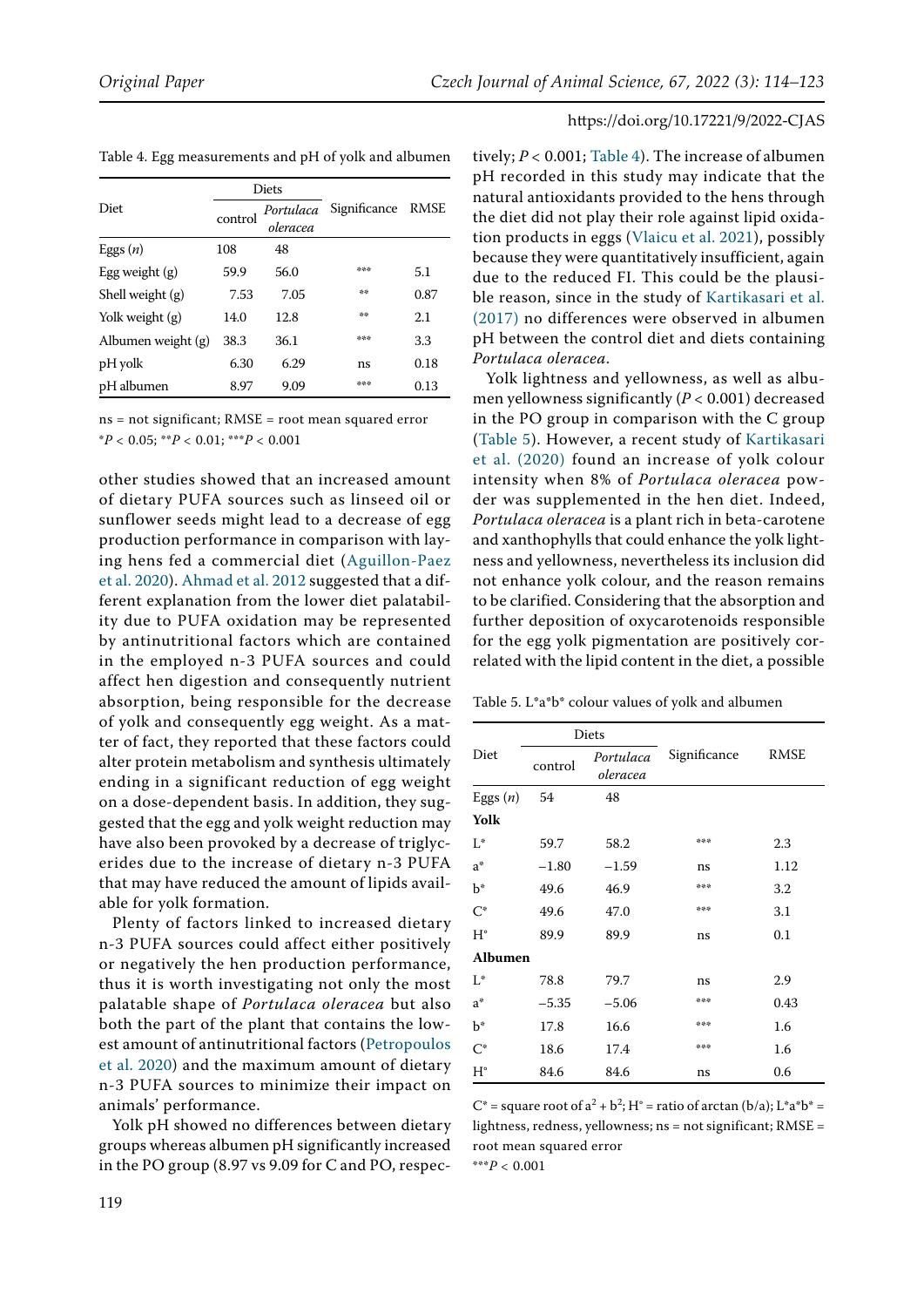explanation could lie either on the lower lipid ingestion by the PO hens or on the hypotriglyceridaemic effect due to the increase of dietary n-3 PUFA in the experimental diet as mentioned above [\(Ahmad et al. 2012\)](#page-8-16).

The proportion of saturated fatty acids (SFA) and PUFA classes in the yolk lipids [\(Figure 1\)](#page-6-0) reflected that of the experimental diets (Table 2). Thus, yolks belonging to the PO group had a lower proportion of SFA (44.1% vs 43.0% total FAME for C and PO, respectively; *P <* 0.05), and a higher proportion of PUFA (17.8% vs 19.4% total FAME for C and PO, respectively; *P <* 0.001). Within the PUFA, PO yolks showed a significant increase of both n-6 (16.4% vs 17.6% total FAME for C and PO, respectively; *P <* 0.001) and n-3 fatty acids (1.46% vs 1.80% total FAME for C and PO, respectively;  $P < 0.001$ ), which led to an improvement of the n-6/n-3 ratio (11.3 vs 10.4 for C and PO, respectively; *P <* 0.05) [\(Figure 2\)](#page-6-1). The results are supported by studies in the literature ([Aydin](#page-8-15)  [and Dogan 2010;](#page-8-15) [Evaris et al. 2015](#page-8-7); [Moazedian and](#page-8-8)  [Saemi 2018](#page-8-8)) on the dietary use of *Portulaca oleracea* in laying hens.

When compared to other vegetable raw materials rich in n-3 PUFA, such as linseed ([Dalle Zotte](#page-8-2)  [et al. 2015](#page-8-2)), included in laying hen diet, similar results were obtained for the proportion of the three FA classes in the yolk, although the magnitude of the proportion of n-3 FA was in favour of linseed compared to *Portulaca oleracea*. Similarly, [Timova et al. \(2020\)](#page-8-21) replaced extracted soybean

<span id="page-6-0"></span>

Figure 1. Fatty acid classes of yolk lipids from laying hens fed experimental diets

 $C =$  control; FAME = fatty acid methyl esters; MUFA = monounsaturated fatty acids; ns = not significant; PO = *Portulaca oleracea*; PUFA = polyunsaturated fatty acids; SFA = saturated fatty acids

\**P <* 0.05; \*\*\**P <* 0.001

<span id="page-6-1"></span>

Figure 2. Total n-6 and n-3 fatty acids (FAME) and n-6/n-3 ratio of yolk lipids from laying hens fed experimental diets

C = control; ns = not significant; PO = *Portulaca oleracea* \**P <* 0.05; \*\*\**P <* 0.001

meal with lupin meal as a protein source in the diet of laying hens, improving the quality of the yolk FA profile decreasing saturated and increasing n-3 PUFA proportion.

The present study confirmed the great ability of hens to transfer dietary FA to the eggs they lay. Although the FI was lower in the PO group than in the C group, and presumably dried *Portulaca oleracea* was not the preferred food for hens, the effect of *Portulaca oleracea* added to the diet on the yolk FA classes profile was visible and significant even after only 21 days of ingestion, considered the shorter period to obtain diet-induced changes in eggs ([Ehr et al. 2017\)](#page-8-22).

Therefore, by exploiting the ability of hens to transfer the nutrients of their diet, in particular FA, into the eggs they produce, it is possible to improve them and make them an even healthier food for humans. It is known that the n-6/n-3 ratio lower than four has beneficial effects in the prevention of many diseases such as cancer, inflammation and cardiovascular disease, and *Portulaca oleracea* could represent a further dietary supplement to be studied to achieve this goal.

Moreover, increasing dietary n-3 PUFA has beneficial effects not only on egg composition and nutritional value but also on the welfare of birds and their meat. [Ebeid et al. \(2011\)](#page-8-23) proved that meat obtained from quails fed diets enriched with different sources of n-3 PUFA had an improved antioxidant capacity and lower lipid peroxidation in the constituting tissues, without affecting the live weight and feed intake of animals. In addition, quails fed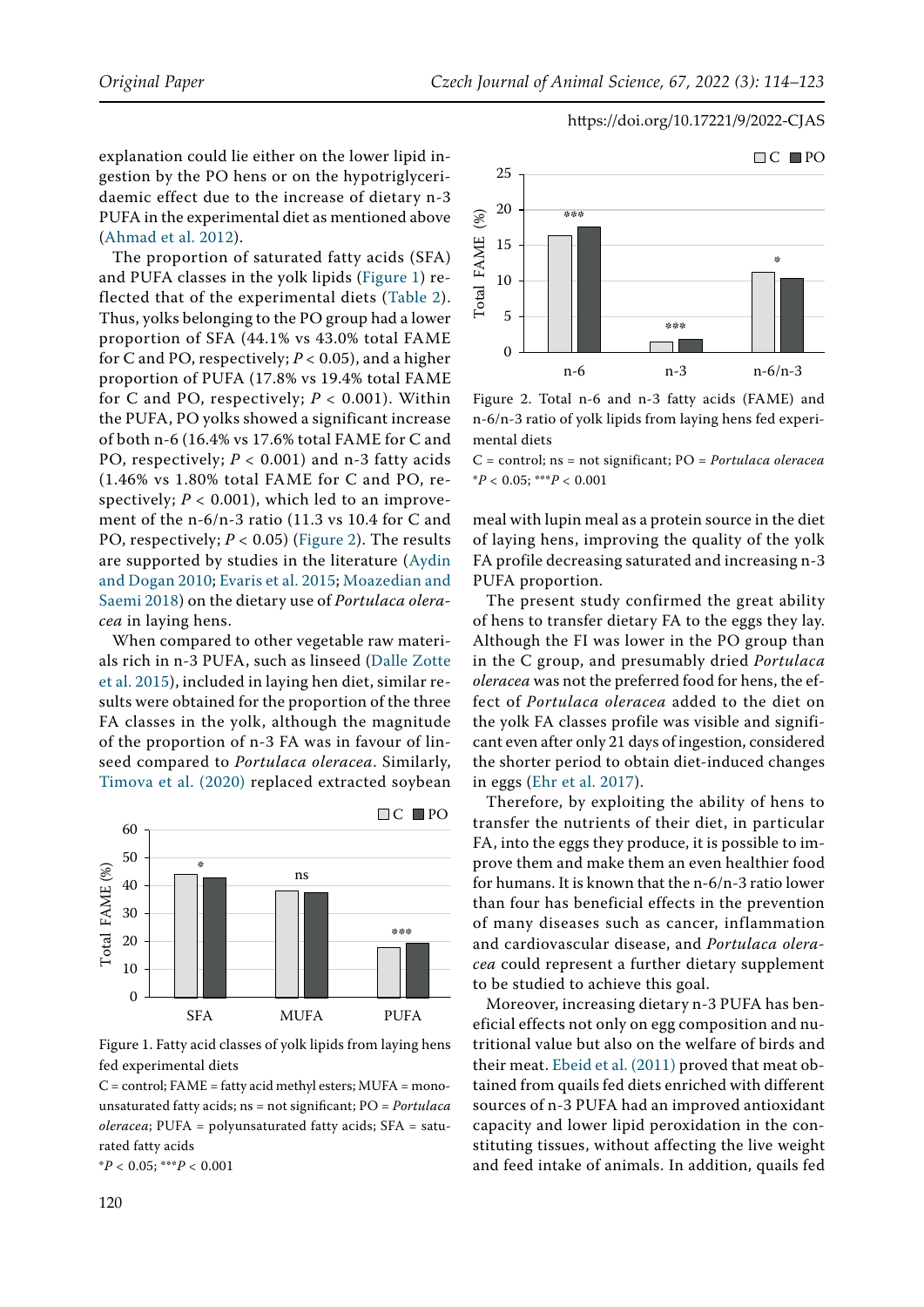<span id="page-7-0"></span>

Figure 3. Cholesterol content of yolk from laying hens fed experimental diets

 $C =$  control; DM = dry matter; ns = not significant; PO = *Portulaca oleracea*

n-3 PUFA-rich diets showed beneficial effects on their immune system and on bone morphological characteristics.

Therefore, these results show a potential for using *Portulaca oleracea* as a PUFA food supplement, n-3 PUFA in particular, for laying hens, but more research is needed to study formulations and processes more suitable for overcoming the barrier of poor palatability and the presence of antinutritional factors.

Cholesterol content in the yolk was similar in the two feeding groups, either expressed as is (20.9 vs 20.6 mg/g yolk) or as dry matter basis (41.8 vs 41.3 mg/g yolk for C and PO, respectively; [Figure 3](#page-7-0)). In this regard, the results are conflicting. Our results support those of [Aydin](#page-8-15)  [and Dogan \(2010\)](#page-8-15) (2% *Portulaca oleracea*), whereas [Moazedian and Saemi \(2018\) o](#page-8-8)btained a significant decrease of the yolk cholesterol concentration in hens fed a 25% supplementation of *Portulaca oleracea* seeds.

Even when considering other dietary sources of PUFA, results are variable. Some authors found a significant reduction in yolk cholesterol content feeding animals diets enriched with linseed or olive oil [\(Zhang and Kim 2014](#page-9-3)) whereas other researchers did not register any effects on yolk cholesterol modifying the dietary FA profile [\(Mattioli et al. 2017\)](#page-8-24). [Yalcyn et al. \(2007\)](#page-9-4), who did not find a cholesterol drop when laying hens received linseed enriched diets, suggested that yolk cholesterol content may be affected by a higher amount of dietary crude fibre in the meal rather than by an increased PUFA content. Theoretically, it has been demonstrated that the higher the PUFA proportion in the blood stream, the higher the plasma high-density lipoproteins and, on the other hand, the lower the plasma lowdensity ones, which are generated by saturated fatty acids, thus reducing the bloodstream cholesterol level. Therefore, being cholesterol mainly taken up from the bloodstream into the yolk, it should be inferred that increasing the dietary proportion of PUFA at the expense of saturated fatty acids may have a beneficial effect reducing the egg cholesterol content. Nevertheless, the plasma lipid regulation has not been cleared yet, thus more studies are needed to completely understand the role and hypothetical effect of PUFA on egg cholesterol content ([Ahmad et al. 2012\)](#page-8-16).

However, in the present study, it might be supposed that both the limited number of eggs tested and the length of the study itself were not enough to observe a significant decrease of the yolk cholesterol concentration. These results suggest that *Portulaca oleracea* at least does not negatively affect the egg cholesterol concentration, indeed it has a good potential to decrease it.

#### **CONCLUSION**

In conclusion, this study showed that *Portulaca oleracea* supplementation in the diet of laying hens has multiple beneficial effects on eggs: it increases the proportion of PUFA, reduces the n-6/n-3 ratio, and maintains/reduces the cholesterol content. Nevertheless, it is essential to provide it to hens in a more palatable food formulation in order to achieve significant improvements in hen performance and egg production as well.

# **Acknowledgement**

Authors thank Francesco Tomasello (Settore Agricoltura, Aziende Sperimentali e Dimostrative, Pordenone, Italy) for the supply of the dried *Portulaca oleracea*.

## **Conflict of interest**

The authors declare no conflict of interest.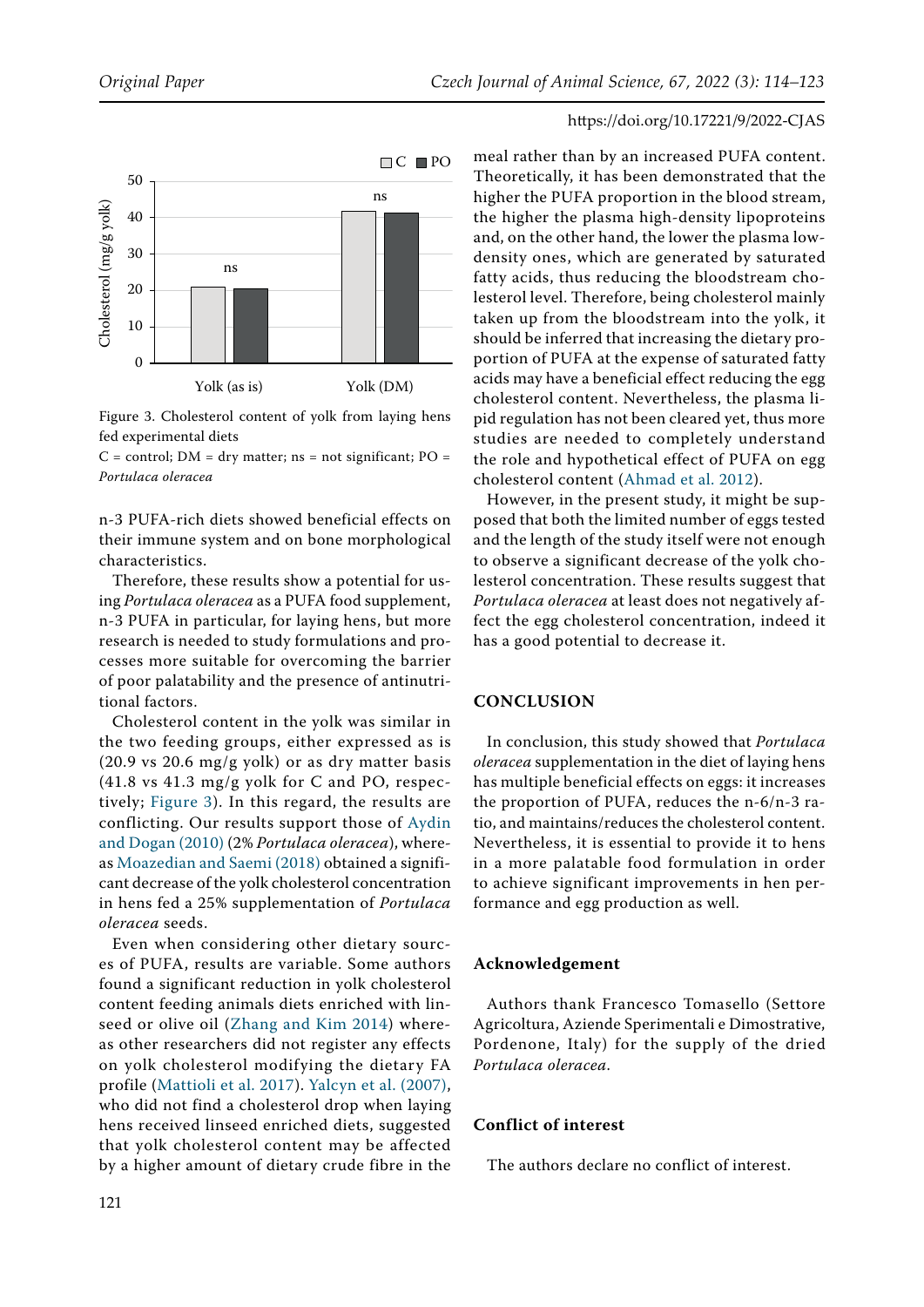# **REFERENCES**

<span id="page-8-19"></span>Aguillon-Paez YJ, Romero LA, Diaz GJ. Effect of fullfat sunflower or flaxseed seeds dietary inclusion on performance, egg yolk fatty acid profile and egg quality in laying hens. Anim Nutr. 2020 Jun 1;6(2):179-84.

- <span id="page-8-16"></span>Ahmad S, Yousaf M, Sabri MA, Kamran Z. Response of laying hens to omega-3 fatty acids for performance and egg quality. Avian Biol Res. 2012 Feb;5(1):1-10.
- <span id="page-8-10"></span>AOAC – Association of Official Analytic Chemists. Official methods of analysis. 14th ed. Washington, DC, USA: Association of Official Analytical Chemists; 1984. 1141 p.
- <span id="page-8-0"></span>Ashraf SA, Adnan M, Patel M, Siddiqui AJ, Sachidanandan M, Snoussi M, Hadi S. Fish-based bioactives as potent nutraceuticals: Exploring the therapeutic perspective of sustainable food from the sea. Mar Drugs. 2020 May 18;18(5): 20 p.
- <span id="page-8-15"></span>Aydin R, Dogan I. Fatty acid profile and cholesterol content of egg yolk from chickens fed diets supplemented with purslane (Portulaca oleracea L.). J Sci Food Agric. 2010 Aug 15;90(10):1759-63.
- <span id="page-8-13"></span>Casiraghi E, Lucisano M, Pompei C, Dellea C. Cholesterol determination in butter by high performance chromatography. Milchwissenschaft. 1994;49(4):194-6.
- <span id="page-8-12"></span>CIE – Commission Internationale de l'Eclairage Publicitaire. Official recommendations on uniform colour spaces colour differences equations and metric colour terms. Paris: Commission Internationale de l'Eclairage Publicitaire; 1976.
- <span id="page-8-2"></span>Dalle Zotte A, Andrighetto I, Giaccone V, Marchesini G. Dietary enrichment of n-3 PUFA for laying hens: Effect of different sources on production, composition and quality of eggs. Anim Sci Pap Rep. 2015 Oct 1;33(4):411-24.
- <span id="page-8-5"></span>Ebeid TA. The impact of incorporation of n-3 fatty acids into eggs on ovarian follicular development, immune response, antioxidative status and tibial bone characteristics in aged laying hens. Animal. 2011 Apr 26;5(10):1554-62.
- <span id="page-8-4"></span>Ebeid T, Eid Y, Saleh A, Abd El-Hamid H. Ovarian follicular development, lipid peroxidation, antioxidative status and immune response in laying hens fed fish oil-supplemented diets to produce n-3-enriched eggs. Animal. 2008 Jan;2(1):84-91.
- <span id="page-8-23"></span>Ebeid T, Fayoud A, Abou El-Soud S, Eid Y, El-Habbak M. The effect of omega-3 enriched meat production on lipid peroxidation, antioxidative status, immune response and tibia bone characteristics in Japanese quail. Czech J Anim Sci. 2011;56(7):314-24.
- <span id="page-8-22"></span>Ehr IJ, Persia ME, Bobeck EA. Comparative omega-3 fatty acid enrichment of egg yolks from first-cycle laying hens fed flaxseed oil or ground flaxseed. Poult Sci. 2017 Jun 1; 96(6):1791-9.
- <span id="page-8-7"></span>Evaris E, Luis Armando SF, Segura-Correa JC, Capetillo C. Effect of dietary inclusion of purslane (Portulaca oleracea L.) on yolk omega-3 fatty acids content, egg quality and productive performance of Rhode Island red hens. Trop Subtrop Agroec. 2015 Apr 30;18(1):33-8.
- <span id="page-8-9"></span>Folch J, Lees M, Sloane Stanley GH. A simple method for the isolation and purification of total lipides from animal tissues. J Biol Chem. 1957 May 1;226(1):497-509.
- <span id="page-8-3"></span>Kakani R, Fowler J, Haq AU, Murphy EJ, Rosenberger TA, Berhow M, Bailey CA. Camelina meal increases egg n-3 fatty acid content without altering quality or production in laying hens. Lipids. 2012 Jan 31;47:519-26.
- <span id="page-8-17"></span>Kartikasari LR, Hertanto BS, Pranoto D, Salim WN, Magna PN. Exterior and interior physical quality of egg of laying hens fed diets containing different dietary purslane levels. IOP Conf Ser Mater Sci Eng. 2017 Apr 1;193(1): 6 p.
- <span id="page-8-18"></span>Kartikasari LR, Hertanto BS, Nuhriawangsa AM. Egg quality of laying hens fed different diets supplemented with purslane (Portulaca oleracea L.) meal rich in alpha-linolenic acid (ALA). Proc Pak Acad Sci B. 2020 Mar;57(2):27-33.
- <span id="page-8-24"></span>Mattioli S, Ruggeri S, Sebastiani B, Brecchia G, dal Bosco A, Cartoni Mancinelli A, Castellini C. Performance and egg quality of laying hens fed flaxseed: Highlights on n-3 fatty acids, cholesterol, lignans and isoflavones. Animal. 2017 Nov;11(4):705-12.
- <span id="page-8-8"></span>Moazedian M, Saemi F. Effects of different levels of Portulaca oleracea seed in laying hens diets containing rice bran on performance, egg quality, fatty acids, and cholesterol. Comp Clin Pathol. 2018 Jun 1;27(5):1397-403.
- <span id="page-8-6"></span>Nobakht A. The effects of different levels of Portulaca oleracea, medicinal plant, on performance, egg quality, blood biochemical and immunity parameters of mature laying hens. Iran J Appl Anim Sci. 2014 Jun 1;4(2):393-7.
- <span id="page-8-20"></span>Petropoulos SA, Fernandes A, Arampatzis DA, Tsiropoulos NG, Petrovic J, Sokovic M, Barros L, Ferreira ICFR. Seed oil and seed oil byproducts of common purslane (Portulaca oleracea L.): A new insight to plant-based sources rich in omega-3 fatty acids. LWT. 2020 Jan 27;123: 9 p.
- <span id="page-8-14"></span>SAS Institute. Statistical Analysis Software for Windows (SAS). Statistics version 6. Cary, NC, USA: SAS Institute Inc.; 1990. 1686 p.
- <span id="page-8-11"></span>Sibbald IR. L'alimentation des animaux monogastriques: Porc, lapin, volailles. 2nd ed. Paris: INRA; 1984. p. 9-15. French.
- <span id="page-8-1"></span>Simopoulos AP. The importance of the ratio of omega-6/ omega-3 essential fatty acids. Biomed Pharmacother. 2002 Oct;56(8):365-79.
- <span id="page-8-21"></span>Timova I, Strakova E, Vsetickova L, Suchy P. Impact of feeding mixture containing lupin meal on improvement of polyunsaturated fatty acids in egg yolk. Czech J Anim Sci. 2020 Aug 30;65(8):311-21.